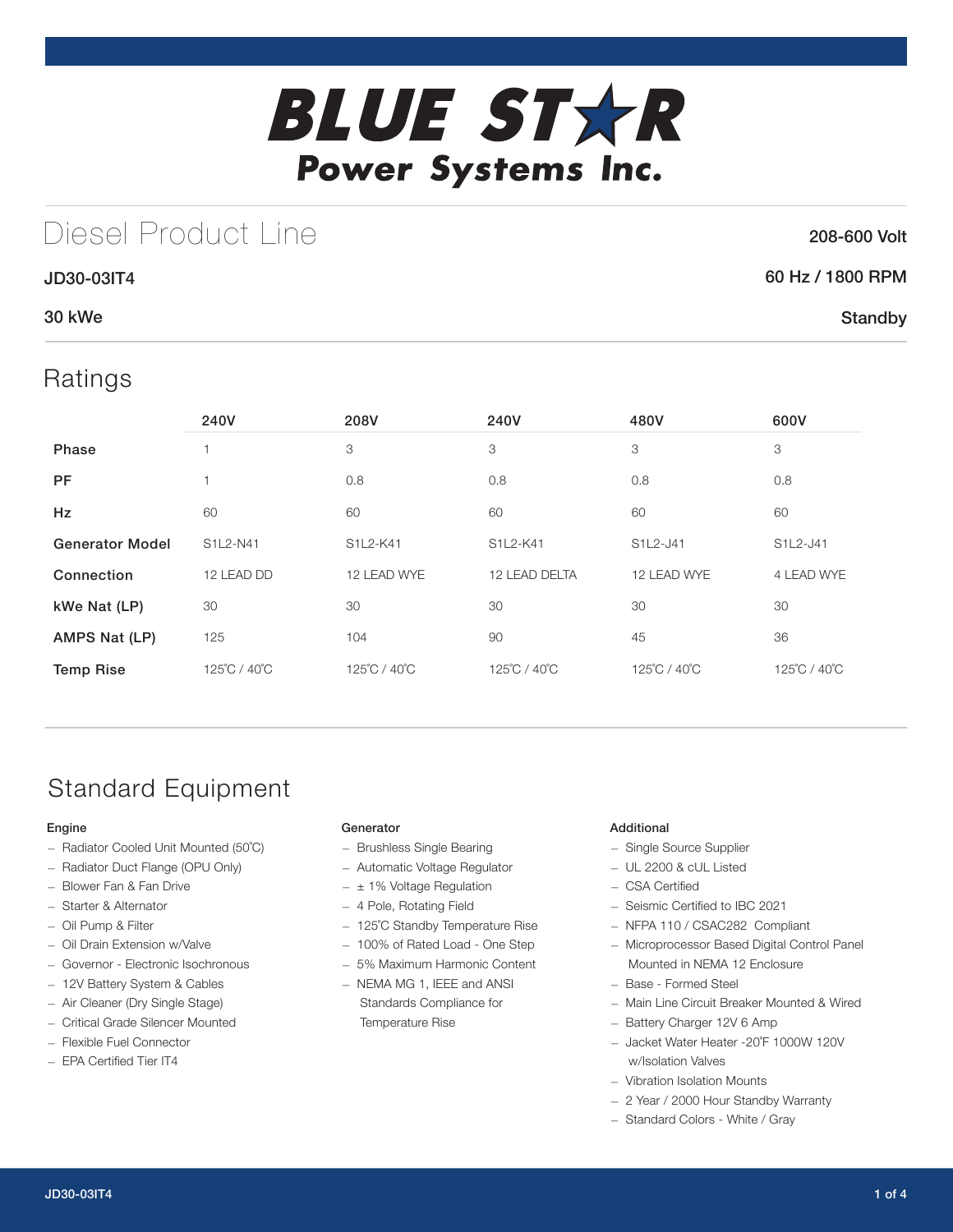30 kWe



# Application Data

| Engine                                                                   |                   |                                      |                                                |  |
|--------------------------------------------------------------------------|-------------------|--------------------------------------|------------------------------------------------|--|
| Manufacturer:                                                            | John Deere        | Displacement - Cu. In. (lit):        | 177 (2.90)                                     |  |
| Model:                                                                   | 3029TFG89         | Bore - in. (cm) x Stroke - in. (cm): | 4.20 (10.6) $\times$ 4.30 (11.0)               |  |
| Type:                                                                    | 4-Cycle           | Compression Ratio:                   | 17.2:1                                         |  |
| Aspiration:                                                              | Turbo Charged     | Rated RPM:                           | 1800                                           |  |
| <b>Cylinder Arrangement:</b>                                             | 3 Cylinder Inline | Max HP Stby (kWm):                   | 47.0 (35.1)                                    |  |
|                                                                          |                   |                                      |                                                |  |
| <b>Exhaust System</b>                                                    |                   |                                      | Standby                                        |  |
| Gas Temp. (Stack): °F (°C)                                               |                   |                                      | 1,076 (580)                                    |  |
| Gas Volume at Stack Temp: CFM (m <sup>3</sup> /min)                      |                   |                                      | 293 (8.30)                                     |  |
| Maximum Allowable Exhaust Restriction: in. H2O (kPa)                     |                   |                                      | 30.0 (7.50)                                    |  |
| <b>Cooling System</b>                                                    |                   |                                      |                                                |  |
| Ambient Capacity of Radiator: °F (°C)                                    |                   |                                      | 122 (50.0)                                     |  |
| Maximum Allowable Static Pressure on Rad. Exhaust: in. H2O (kPa)         |                   | 0.50(0.12)                           |                                                |  |
| Water Pump Flow Rate: GPM (lit/min)                                      |                   |                                      | 29.0 (110)                                     |  |
| Heat Rejection to Coolant: BTUM (kW)                                     |                   |                                      | 1,144(20.1)                                    |  |
| Heat Radiated to Ambient: BTUM (kW)                                      |                   |                                      | 637 (11.2)                                     |  |
| <b>Air Requirements</b>                                                  |                   |                                      |                                                |  |
| Aspirating: CFM (m <sup>3</sup> /min)                                    |                   |                                      | 127 (3.60)                                     |  |
| Air Flow Required for Rad. Cooled Unit: CFM (m <sup>3</sup> /min)        |                   |                                      | 4,013 (114)                                    |  |
| Air Flow Required for Heat Exchanger/Rem. Rad. CFM (m <sup>3</sup> /min) |                   |                                      | Consult Factory For Remote Cooled Applications |  |
| <b>Fuel Consumption</b>                                                  |                   |                                      |                                                |  |
| At 100% of Power Rating: gal/hr (lit/hr)                                 |                   |                                      | 2.62(9.91)                                     |  |
| At 75% of Power Rating: gal/hr (lit/hr)                                  |                   |                                      | 2.03(7.68)                                     |  |
| At 50% of Power Rating: gal/hr (lit/hr)                                  |                   |                                      | 1.44(5.44)                                     |  |
| <b>Fluids Capacity</b>                                                   |                   |                                      |                                                |  |
| Total Oil System: gal (lit)                                              |                   |                                      | 2.25(8.50)                                     |  |
| Engine Jacket Water Capacity: gal (lit)                                  |                   |                                      | 1.51 (5.70)                                    |  |
| System Coolant Capacity: gal (lit)                                       |                   |                                      | 4.51(17.1)                                     |  |

Deration Factors: Rated Power is available up to 9,843 ft (3,000 m) at ambient temperatures to 122˚F (50˚C). Consult factory for site conditions above these parameters.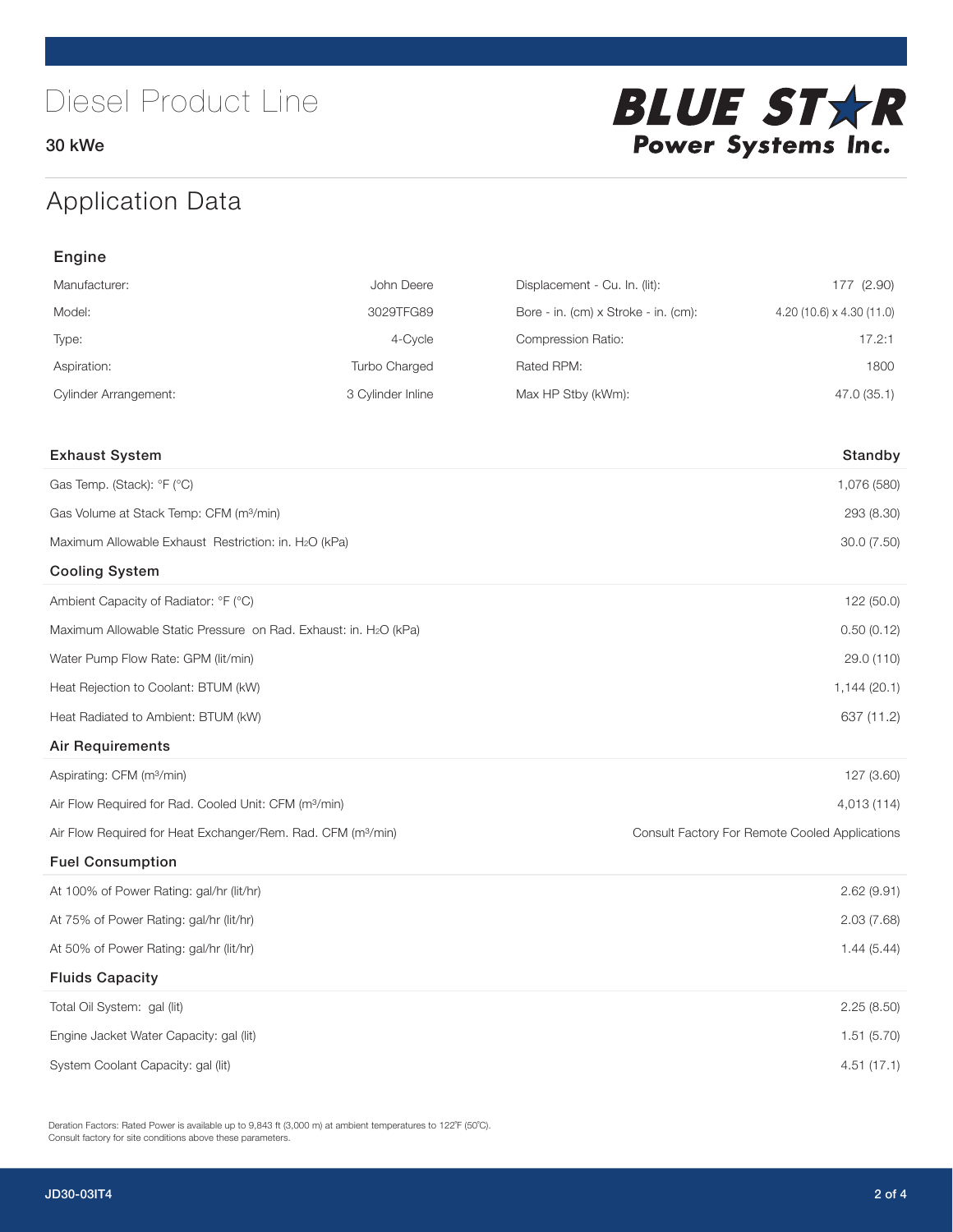# Diesel Product Line

### 30 kWe



## DCP7310 Control Panel

### Standard Features

- Digital Metering
- Engine Parameters
- Generator Protection Functions
- Engine Protection
- CAN Bus (J1939) ECU Communications
- Windows-Based Software
- Multilingual Capability
- Remote Communications to DSE2548 Remote Annunciator
- 8 Programmable Contact Inputs
- 10 Contact Outputs
- RS485 Communicator Interface
- cULus Listed, CE Approved
- Event Recording
- IP 65 rating (with supplied gasket) offers increased resistance to water ingress
- NFPA 110 Level 1 Compatible

# Weights / Dimensions / Sound Data

|            | L x W x H                    | <b>Weight Ibs</b> |  |
|------------|------------------------------|-------------------|--|
| <b>OPU</b> | 66 x 36 x 47 in              | 1,650             |  |
| Level 1    | 80 x 36 x 48 in              | 2,000             |  |
| Level 2    | $80 \times 36 \times 48$ in  | 2,050             |  |
| Level 3    | $104 \times 36 \times 48$ in | 2.175             |  |
|            |                              |                   |  |

Please allow 6-12 inches for height of exhaust stack.

|            | No Load | Full Load |
|------------|---------|-----------|
| <b>OPU</b> | 72 dBA  | 74 dBA    |
| Level 1    | 66 dBA  | 68 dBA    |
| Level 2    | 62 dBA  | 65 dBA    |
| Level 3    | 60 dBA  | 62 dBA    |



STOP MANUAL OPTION AUTO ALARM START

[AUTO]

**BLUE STAR** Power Systems Inc.

Manual Mode Button and Indicator Sultane Mute & Lamp Test Button Mute & Lamp Test Button Mute & Lamp Test Button Configurable Button -  $\Box$  Auto Mode Button and Indicator

DIGITAL CONTROL PANEL

Module Display  $\Box$ 

 $\bullet$  $\bullet$  $\bullet$ 

 $\circledcirc$ 

Menu Navigation

Open Generator (Manual Mode Only)

Generator Breaker LED

Stop / Reset Mode Button and Indicator

 $\blacksquare$  $\bullet$   $\circ$   $\bullet$ 

 $\sigma$ 

 $\mathbf{r}$ 





Close Generator (Manual Mode Only)

Generator Available LED

- Start Button

 $\blacksquare$